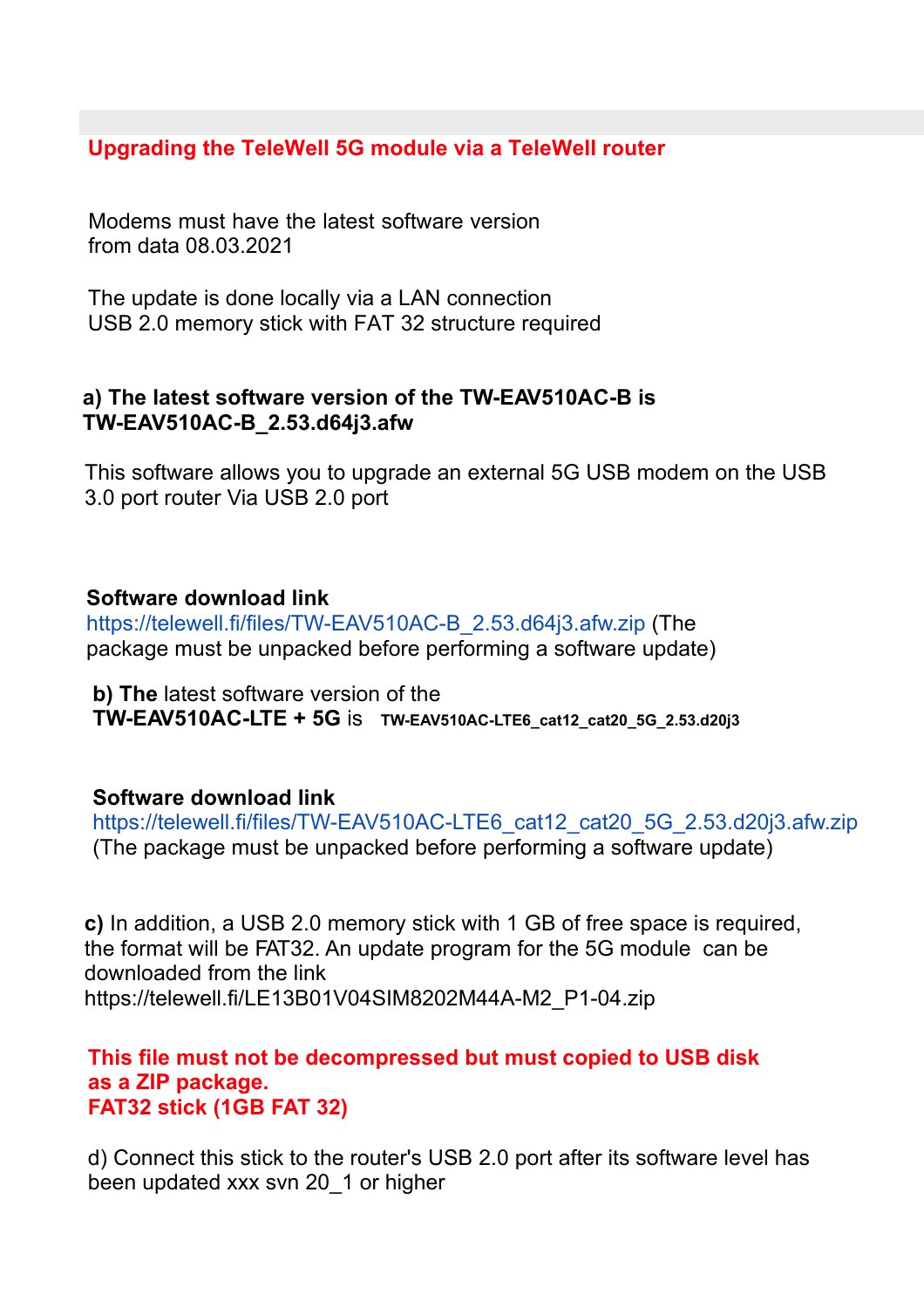#### **e) The ACL function is enabled from the** device interface http://192.168.0.254 and **TELNET protocol support is set to allow in the direction of the intranet**

(Telnet -> Use Tera-Term terminal program or putty program with mouse the right key pastes the copied command into the terminal program) The update command is issued with the **TELNET program "Paste with Command - Ctrl-v"**

## **Router setup before upgrading**

 **-Factory settings for latest level of router software Put the selections below, ACL permissions on + save** ACL table select the **LAN line -> Set on the TELNET** → Acknowledge the **other** option

#### **f) Logging in to Telnet**

Call the modem management IP address: 192.168.0.254

Use the management user name ( **management** ) and password ( **Wi-Fi key** ) marked on the device to the bottom label

When the menu opens, press " **0** " and Enter

There will be a # sign

## **Enter command (Use copy / paste function)**

*qdl -f /mnt/sda1/LE13B01V03SIM8202M44A-M2.zip&*

and **press Enter** ,  $\rightarrow$  The update starts ……… and takes about 7 minutes

The device reads the ZIP file from USB on the memory stick and creates an image of the new 5G module.

## **Wait for the success message "upgrade module successfully" and**

**wait the module version info to be into telnet display**

**After that turn off 10 sec and power on again**